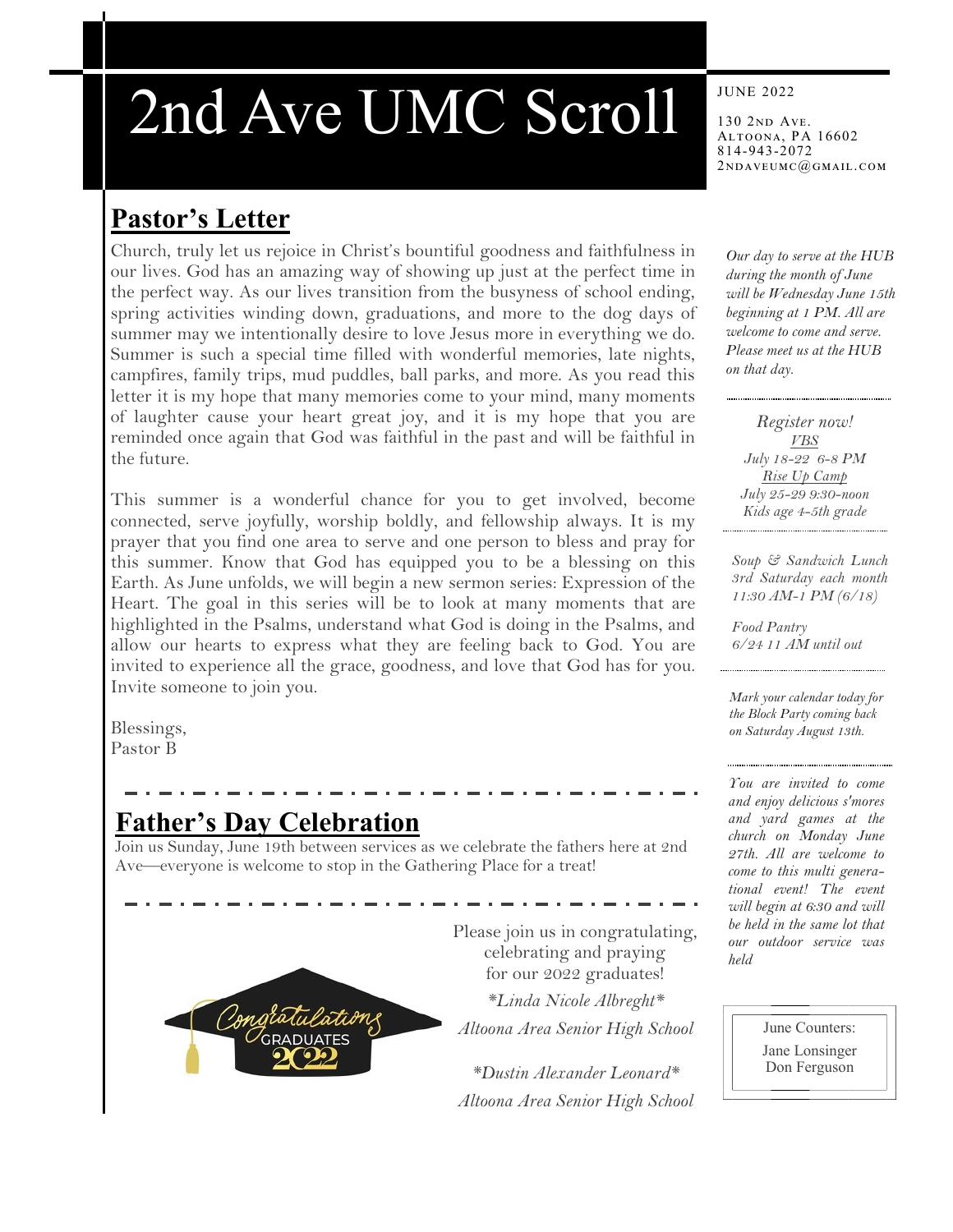#### Treasurer's Report

Balance end of MARCH: \$10,875.08

Total Receipts for APRIL: \$34,716.89

Total Disbursements for APRIL: \$31,900.78

Balance end of APRIL: \$13,691.19

#### Gift Cards

APRIL Gift Card Profit: \$40.00 2022 Year to Date Profit: \$142.50

## 20/20 Giving Report

APRIL:

Received \$1120.00 2022 Year to Date \$5176.27 To Missions \$208.00 To Trustees \$912.00 TOTAL Received to Date: \$687,566.21

#### *Giving Options*:

Mail in to: 130 2nd Ave, Altoona PA 16602

You may also visit our website 2ndaveumc.org and click on "Give"

*Staff:*

Lead Pastor: Brian Sandell

Office Manager/Media: Jill Lang

Children's Ministry/ROCK: Ashley Harclerode

Organist: Anastazia Hall

Praise Band: Jake Baskin, Chris Ferguson

Choir & Bells: Gabriella Petracra

Custodian: Tom Ardrey Website: Andrew McNeal

In Office Hours M-Th \*7:30 AM –12:30 PM\* \*summer hours June-August\* Available by email M-F until 3:30 PM Sunday Services: 8:15 AM Traditional 10:45 AM Contemporary 9:30 AM Sunday School

## **2nd Ave Kids**

Vacation Bible School is just a few short weeks away. We are asking that you pre-register your child(ren) so that we can make sure we have enough supplies. You may register at [https://forms.gle/iRsucBC9fsQqwaTH7.](https://forms.gle/iRsucBC9fsQqwaTH7) If you are interested in volunteering at Vacation Bible School, please let me know.

 Junior Church and the nursery are looking for snack and drink donations. If you are able to give, we are looking for small water bottles, juice pouches, and individually wrapped snacks.

If you are interested in volunteering your time in any of our Children's Ministries, please reach out to me at  $ashleymiller1228@gmail.com$ . Please continue to watch the Second Ave Kids Facebook Page, as well as the church emails and Second Ave UMC Facebook page for details and updates.

-Ashley Harclerode

## **Nursery Schedule**

*The nursery is staffed during our 10:45 AM service with volunteers who have had clearances and Safe Sanctuary training and is available for ages newborn-age 3.* 

| 6/5 Raelyn Kruis, Rob Miller     | 6/12 Nic Harclerode, Ashley Wombacher  |
|----------------------------------|----------------------------------------|
| 6/19 Jody Langguth, Jenn Schultz | 6/26 Ashley Harclerode, Cassie Sweeney |

## **The ROCK**

Thank you so much to everyone that purchased from the Marianna's Fundraiser. This fundraiser will allow us to do some more fun and exciting things at the ROCK next year. We also would like to thank everyone who donated to our Summer Bash. The kids loved being able to have Brainfreezers and a cookout!

The ROCK owes a big thank you to our many volunteers. Without our volunteers, we would not be able to serve as many kids as we do each week throughout the year. Thank you! Thank you! Thank you!

Please be on the lookout for some summer activities and information on the ROCK. The ROCK will return September 14<sup>th</sup> for the 2022-2023 school year. We are still in need of volunteers to be able to serve next year. If you have any interest, please reach out to Ashley at [ashleymiller1228@gmail.com.](mailto:ashleymiller1228@gmail.com) We encourage families to join us on Facebook/@TheROCKat2ndAve.

-Ashley Harclerode, ROCK Director

## **Birthdays & Anniversaries**



| 5th  | Hayden Hann,<br>Shirley Trindel,<br>Stacey Wombacher                |
|------|---------------------------------------------------------------------|
| 6th  | William Bonsell,<br>Janna Detterbeck                                |
| 11th | Carol Kling                                                         |
| 12th | Don Ferguson,<br>Kim Ferguson,<br>Delores Miller,<br>Justin Trostle |
| 14th | Jim Shawley                                                         |

*additions or changes to be made\** 16th Gina Barefoot, Gloria Gerhart, Susan Grove 18th Larry Rupp

23rd Jim Hooper

*\*please let us know of any* 

25th Dick Arthurs 26th Owen Hileman

28th Donna Detterbeck,

Amy McNeal 29th Jody Langguth

30th Billy Miller



June Anniversaries 8th Stacey Womabacher & Josh Walters 13th Jeanette & Roy Yingling 18th Dottie & Dick Hileman

18th Brittany & Corey Talbott

22nd Patty & Jim Hooper 23rd Wendy & Rod Cornelius

26th Deb & Jim Shawley

28th Tiffany & Matt Stuckey 30th Riann & Adam Edson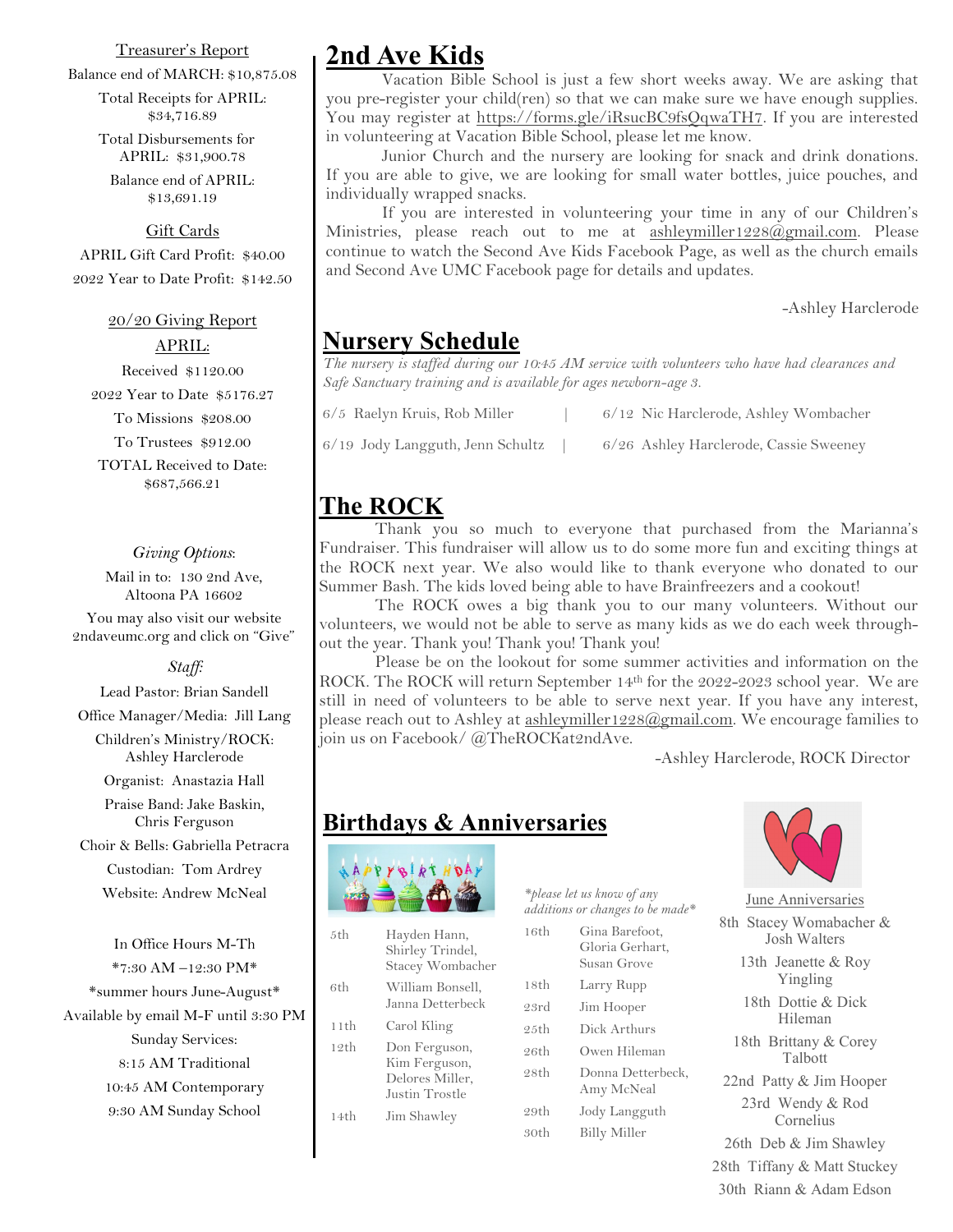# **2nd Ave Youth Group Update**

The youth group is gearing up for their annual trip to the Impact festival 2022. We are asking for your help to off-set the cost of groceries. Here are some of the items we are looking for:

**milk bread rolls hamburger rolls hot dog rolls Blocks of American cheese bags of pre-cooked chicken pieces (ex. Tyson Grilled and Ready) hamburger patties hot dogs hamburger meat Variety packs cereal or small individual bowls Orange and Apple Juice Bagels Butter and Cream Cheese Peanut Butter and Strawberry Jelly**

A complete list will be available in the Elevation Room Any questions contact: Chris Ferguson: 814-327-4522 Rachel Teeter: 814-327-4523

# **Fellowship Nights**

Join us!

\*June 27th at 6:30 PM we will have a s'mores night in the outdoor, 2nd St. lot. All are welcome! If you'd like to donate chocolate bars, marshmallows or graham crackers, please let us know.

\*July 11th at 6:30 PM we will have a game night for all ages! Everyone is welcome to bring their favorite (church appropriate) boards games, card games, etc.

# **Block Party**

The 2nd Ave Block Party is back! Save the date for August 13th. There will be a lot of volunteer opportunities available, please stay tuned for sign up information.

# **Praise Band**

The 2nd Ave Praise Band is looking for musicians or singers who would like to share their talents and gifts at the 10:45 service—even if you're only available one or two Sundays a month, your talents are needed! Please see Chris Ferguson or Jake Baskin or contact the church office.

Current Sunday School Classes 9:30-10:30 AM

> *2nd Ave Kids*  Age 4-5th grade Upstairs classroom

## *Parent's Class*

All parents welcome—can bring your children 3 and under with you—meets in the nursery

*Men's Class*

Men of all ages invited, meet downstairs in the Ray Dunn room (back the hall past the downstairs men's room)

> *King's Crusaders* Adult class, meets in classroom across from the sanctuary

*Table Talk* Adult class, meets in the Narnia Room (inside glass elevator entrance)

*Youth Sunday School* Jr/Sr High (6th-12th grade) meets in the Youth Room upstairs

## Current Small Group

*Thursday Bible Study* All adults welcome, meets Thursday at 12:30 PM in the Narnia Room (inside the elevator entrance). There will not be study June 2nd or 9th. Study lead by Pastor Brian,

*If you are interested in joining a class/group and have questions, please contact the church office.* 

*If you feel lead to lead a class or group, please see Pastor Brian*